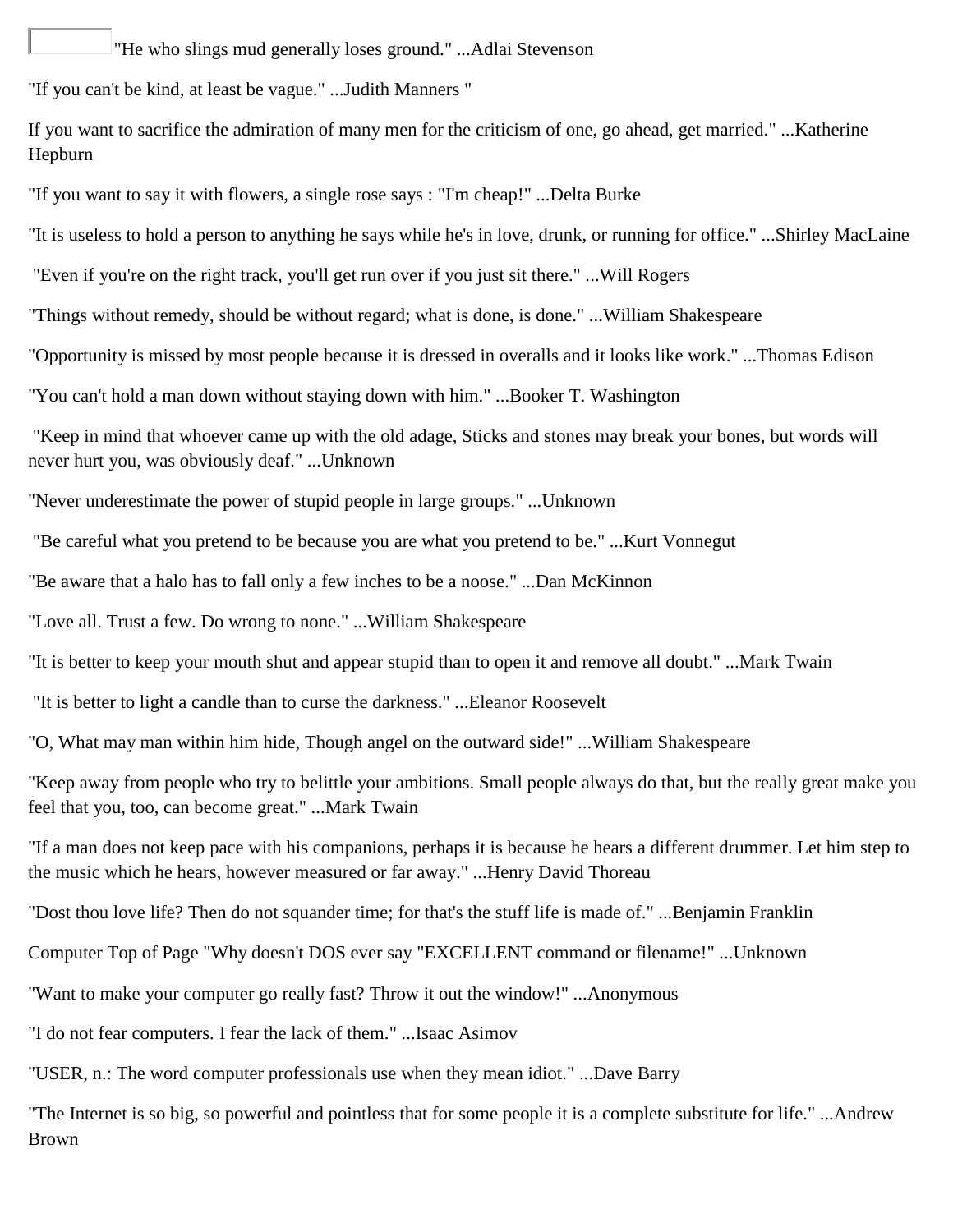"Computers make it easier to do a lot of things, but most of the things they make it easier to do don't need to be done." ...Andy Rooney

"At the source of every error which is blamed on the computer you will find at least two human errors, including the error of blaming it on the computer." ...Unknown

"I'd love to change the world, but they won't give me the source code" ...Unknown

"If a train station is where a train stops, what's a workstation?" ...Unknown

"If debugging is the art of removing bugs, then programming must be the art of inserting them." ...Unknown "It's hard to make a program foolproof because fools are so ingenious." ...Unknown

"No matter how fast your computer system runs, you will eventually come to think of it as slow." ...Unknown

"To err is human but to really foul things up requires a computer." ...Anonymous

"If you can't make it good, at least make it look good." ...Bill Gates

"Looking at the proliferation of personal web pages on the net, it looks like very soon everyone on earth will have 15 Megabytes of fame." ...MG Siriam

"URLs are the 800 numbers of the 1990's." ...Chris Clark Humorous Top of Page

"If you want to sacrifice the admiration of many men for the criticism of one, go ahead, get married." ...Katherine Hepburn

"If you want to say it with flowers, a single rose says : I'm cheap!" ...Delta Burke "

I'd rather be dead than singing "Satisfaction" when I'm forty-five." ...Mick Jagger

"Who picks your clothes - Stevie Wonder?" ...Don Rickles

(to David Letterman on 02/5/96 "Late Show") "If you ever see me getting beaten by the police, put down the video camera and come help me." ...Bobcat Goldthwait

"Do you think that when they asked George Washington for ID that he just whipped out a quarter?" ...Steven Wright

"People think that I must be a very strange person. This is not correct. I have the heart of a small boy. It is in a glass jar on my desk." ...Stephen King

"It's a dog-eat-dog world, and I'm wearing Milk Bone shorts." ...Kelly Allen

"I've always wanted to be somebody, but I see now I should have been more specific." ...Lily Tomlin

"Never underestimate the power of stupid people in large groups." ...Unknown

"I loathe people who keep dogs. They are cowards who haven't got the guts to bite people themselves." ...August Strindberg

"I have not failed. I've just found 10,000 ways that won't work." ...Thomas Edison

"We didn't lose the game; we just ran out of time." ...Vince Lombardi

"If you haven't got anything nice to say about anybody, come sit next to me." ...Alice Roosevelt Longworth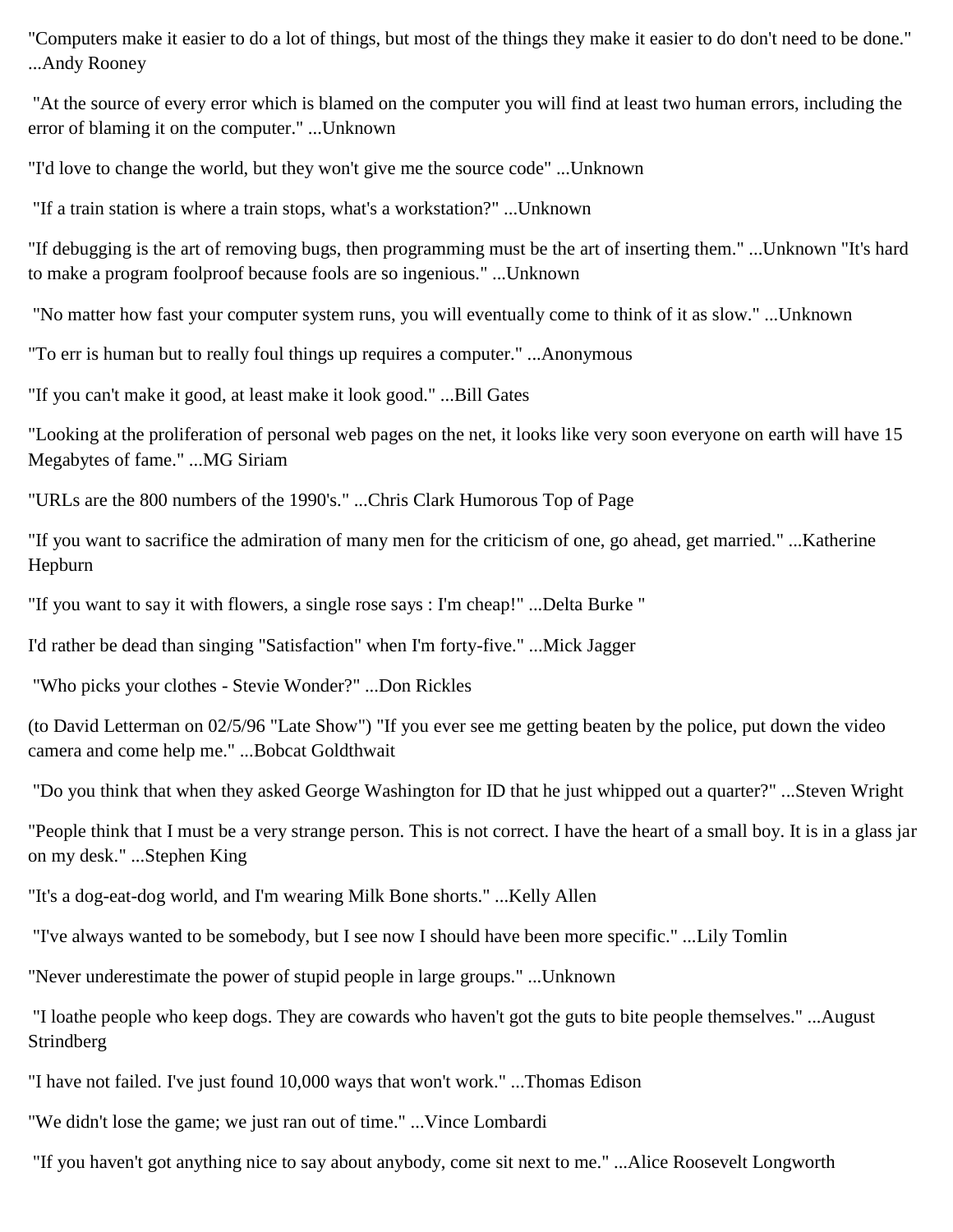"I am not young enough to know everything." ...Oscar Wilde

"If I were two-faced, would I be wearing this one?" ...Abraham Lincoln

"Change is inevitable, except from vending machines." ...Unknown

"Rap is to music as Etch-A-Sketch is to art." ...Unknown

"I'm not offended by dumb blonde jokes because I know that I'm not dumb. I also know I'm not blonde." ...Dolly Parton

"Pro is to con as progress is to congress." ...Unknown

"History will be kind to me for I intend to write it." ...Sir Winston Churchill

"Ninety-eight percent of the adults in this country are decent, hard-working, honest Americans. It's the other lousy two percent that get all the publicity. But then - we elected them." ...Lily Tomlin

"Familiarity breeds contempt - and children." ...Mark Twain

"Golf is a good walk spoiled." ...Mark Twain

"I did not attend his funeral; but I wrote a nice letter saying I approved of it." ...Mark Twain

"I never write Metropolis for seven cents because I can get the same price for city. I never write policeman because I can get the same money for cop." ...Mark Twain

"It could probably be shown by facts and figures that there is no distinctly American criminal class except Congress." ...Mark Twain

"Every generation laughs at the old fashions, but follows religiously the new." ...Henry David Thoreau

"Cleaning your house while the kids are still growing is like shoveling your walk while it's still snowing." ...Phyllis Diller

"I learned about stress management from my kids. Every night after work, I drink some chocolate milk, eat sugary cereal straight from the box, then run around the house in my underwear screaming like a monkey." ...Randy Glasbergen

"There are three ways to get something done: 1.) Do it yourself; 2.) Hire someone to do it for you; 3.) Forbid your kids to do it." ...Unknown

"Children are God's spies." ...Elizabeth Bowen

"I want to have children and I know my time is running out: I want to have them while my parents are still young enough to take care of them." ...Rita Rudner

"The best way to keep children at home is to make the home atmosphere pleasant, and let the air out of their tires." ...Dorothy Parker

"We spend the first twelve months of our children's' lives teaching them to walk and talk and the next twelve years telling them to sit down and shut up." ...Phyllis Diller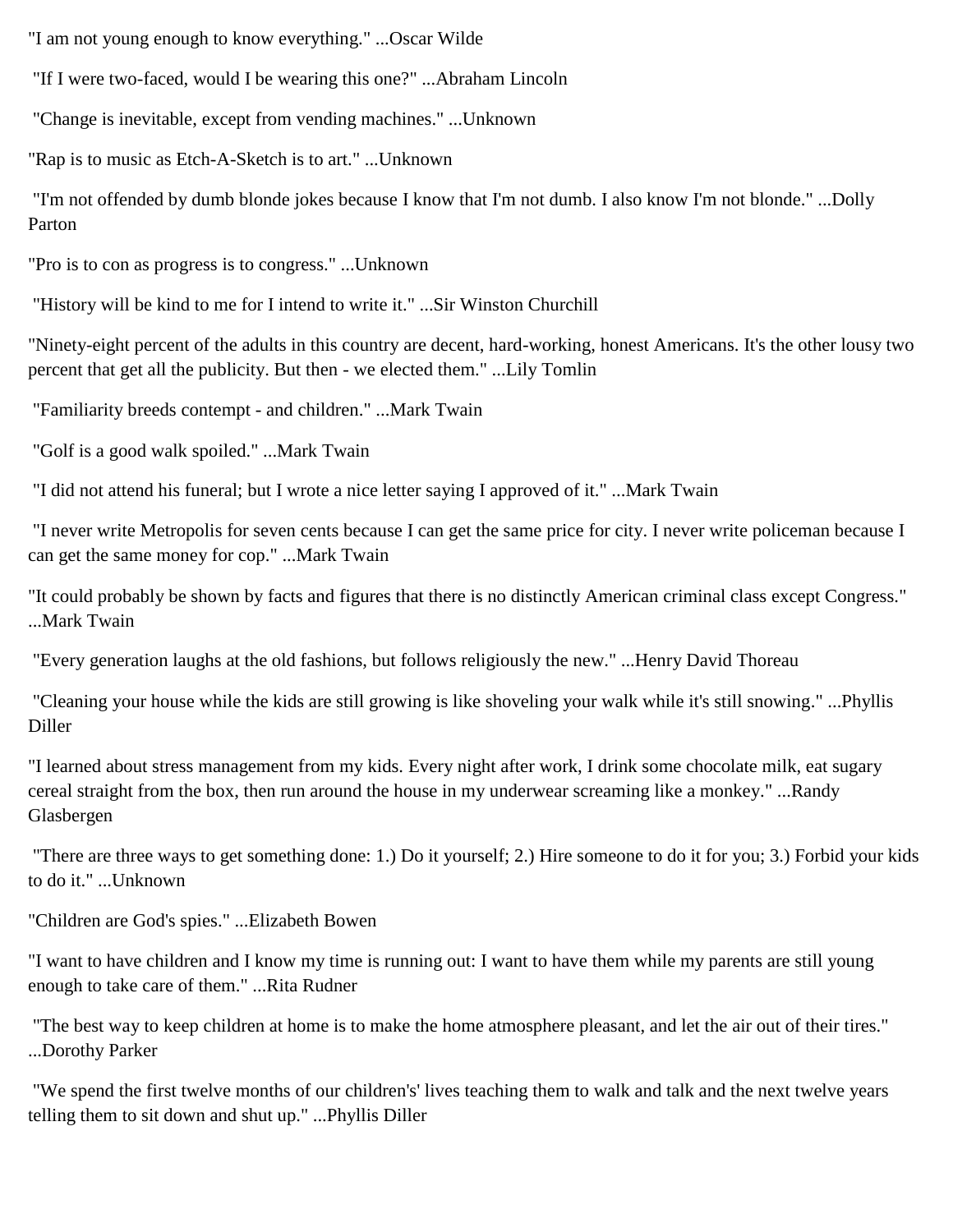"Women speak because they wish to speak, whereas a man speaks only when driven to speech by something outside himself-like, for instance, he can't find any clean socks." ...Jean Kerr

"Mobile phones are the only subject on which men boast about who's got the smallest." ...Neil Kinnock

"All men make mistakes, but married men find out about them sooner." ...Red Skelton

"Never lend your car to anyone to whom you have given birth." ...Erma Bombeck

Inspirational Top of Page "You see things and you say, 'Why?' But I dream things that never were and say, 'Why not?'" George Bernard Shaw

"Opportunity is missed by most people because it is dressed in overalls and it looks like work." ...Thomas Edison

"We are all in the gutter, but some of us are looking at the stars." ...Oscar Wilde

"Not all those who wander are lost." ...J.R.R. Tolkien

"Only those who risk going too far can possibly find out how far one can go." ...T.S. Eliot

"Never be afraid to try something new. Remember, amateurs built the ark. Professionals built the Titanic." ...Anonymous

"I have always believed that the road to peace lies in genuine understanding between people. The more we know about one another, the more we come to realize that, in fact, we are not so different after all." ...Jordan's King Hussein

"Life is eternal, and love is immortal; and death is only a horizon; and a horizon is nothing save the limit of our sight." ...Anonymous

"If you cry because the sun has gone out of your life, your tears will prevent you from seeing the stars." ...Unknown

"The haves and have nots can often be traced back to the dids and did nots." ...Unknown

"Everyone thinks of changing the world, but no one thinks of changing himself." ...Tolstoy

"It is better to light a candle than to curse the darkness." ...Eleanor Roosevelt

"If you think you will, you might. If you think you won't, you're right." ...Unknown

"Knowledge speaks, but wisdom listens." ...Jimi Hendrix

"The best

**...Unknown "Everyone thinks of changing the world, but no one thinks of changing himself." ...Tolstoy** 

**"If you think you will, you might. If you think you won't, you're right." ...Unknown** 

**"The best way to predict the future is to invent it." ...Alan Kay**

**"A pessimist sees the difficulty in every opportunity; an optimist sees the opportunity in every difficulty." ...Winston Churchill**

**"In Germany they came first for the Communists, and I didn't speak up because I wasn't a Communist. Then they came for the Jews, and I didn't speak up because I wasn't a Jew. Then they came for the trade unionists, and I didn't speak up because I wasn't a trade unionist. Then they came for the Catholics, and I didn't speak up**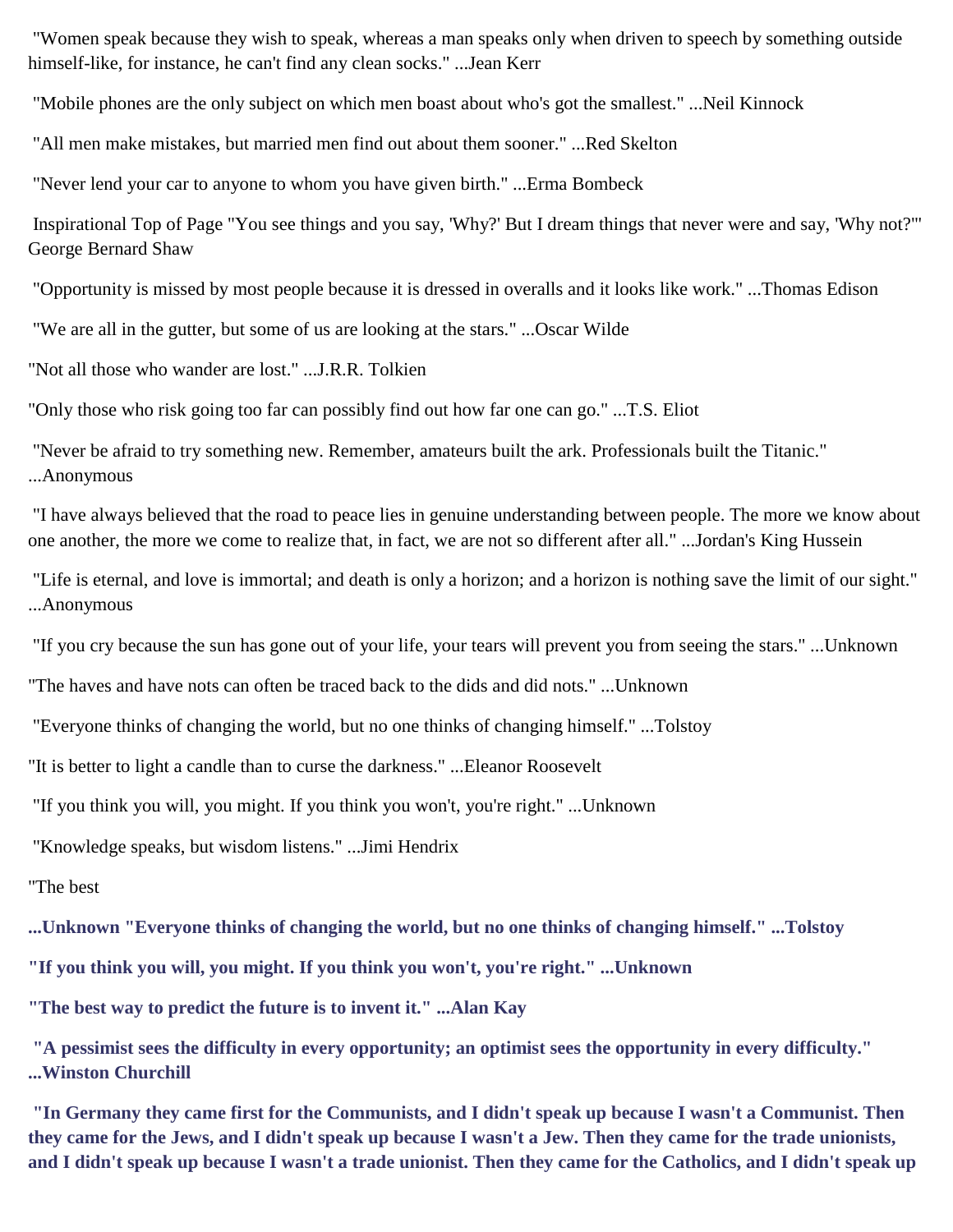**because I was a Protestant. Then they came for me, and by that time no one was left to speak up" ...Martin Niemoeller, German Lutheran Pastor** 

**"The way I see it, if you want the rainbow, you gotta put up with the rain." ...Dolly Parton**

**"Storms make trees take deeper roots." ...Dolly Parton "Success consists of going from failure to failure without loss of enthusiasm." ...Sir Winston Churchill**

**"Throughout the history of mankind there have been murderers and tyrants; and while it may seem momentarily that they have the upper hand, they have always fallen. Always." ...Mahatma Ghandi** 

**"Courage is resistance to fear, mastery of fear, not absence of fear." ...Mark Twain** 

**"Humour is the great thing, the saving thing. The minute it crops up, all our irritations and resentments slip away and a sunny spirit takes their place" ...Mark Twain**

**"Twenty years from now you will be more disappointed by the things you didn't do than by the ones you did. So throw off the bowlines, Sail away from the safe harbour. Catch the trade winds in your sails. Explore. Dream." ...Mark Twain**

**"I went to the woods because I wished to live deliberately, to confront only the essential facts of life, and see if I could not learn what it had to teach, and not, when I came to die, discover that I had not lived." ...Henry David Thoreau**

**"None are so old as those who have outlived enthusiasm." ...Henry David Thoreau** 

**"It is amazing what you can accomplish if you do not care who gets the credit." ...Harry S. Truman** 

**"I don't know who my grandfather was; I am much more concerned to know what his grandson will be." ...Abraham Lincoln**

**"The probability that we may fail in the struggle ought not to deter us from the support of a cause we believe to be just." ...Abraham Lincoln**

**"It is the mark of an educated mind to be able to entertain a thought without accepting it." ...Aristotle Politics & Political Figures Top of Page**

**"If we don't succeed, we run the risk of failure." ...Dan Quayle**

**"He is racist, he's homophobic, he's xenophobic and he's a sexist. He's the perfect Republican candidate." ...Bill Press (about Pat Buchanan)**

**"I am reserving two tickets for you for my premiere. Come and bring a friend - if you have one." ...George Bernard Shaw (to Winston Churchill)"Impossible to be present for the first performance. Will attend second - if there is one." ...Winston Churchill, in reply**

**"If I were married to you, I'd put poison in your coffee." ...Lady Astor (to Winston Churchill) "If you were my wife, I'd drink it." ...Winston Churchill, in reply "You will either die on the gallows or of a loathsome disease."** 

**...John Montague (to John Wilkes) "That depends on whether I embrace your principles or your mistress." ...John Wilkes, in reply "What makes him think a middle-aged actor, who's played with a chimp, could have a**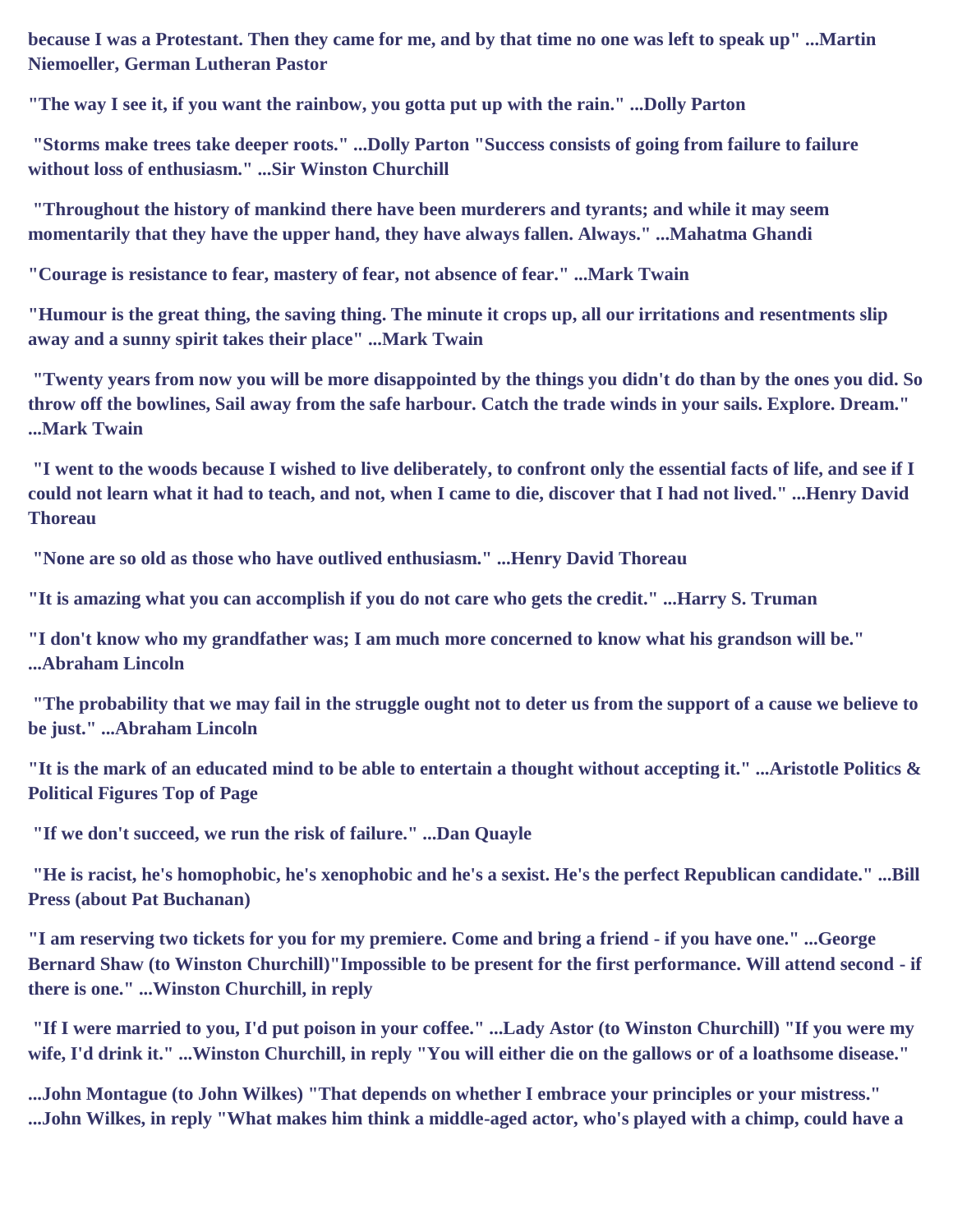future in politics?"

...Ronald Reagan (about Clint Eastwood running for mayor of Carmel) "He can't help it - he was born with a silver foot in his mouth."

...Ann Richards (about George Bush) "Nixon's motto was: If two wrongs don't make a right, try three."

...Norman Cousins (about Richard M. Nixon) "If life were fair, Dan Quayle would be making a living asking, "Do you want fries with that?" ...John Cleese

"If you haven't found something worth dying for, you aren't fit to be living." ...Martin Luther King, Jr.

"Kites rise highest against the wind--not with it." ...Winston Churchill

"A lie gets halfway around the world before the truth has a chance to get its pants on." ...Winston Churchill

"In the End, we will remember not the words of our enemies, but the silence of our friends." ...Martin Luther King Jr.

"If I were two-faced, would I be wearing this one?" ...Abraham Lincoln

"It isn't pollution that's harming the environment. It's the impurities in our air and water that are doing it." ...Dan Quayle

"I love California. I practically grew up in Phoenix." ...Dan Quayle

"It is wonderful to be here in the great state of Chicago..." ...Dan Quayle

"I stand by all the misstatements that I've made." ...Dan Quayle

"Suppose you were an idiot, and suppose you were a member of congress; but I repeat myself." ...Mark Twain

"Yesterday, December seventh, 1941, a date which will live in infamy, the United States of America was suddenly and deliberately attacked by naval and air forces of the Empire of Japan." ...Franklin D. Roosevelt

"Mankind must put an end to war, or war will put an end to mankind." ...John Fitzgerald Kennedy

"I'm fed up to the ears with old men dreaming up wars for young men to die in." ...George McGovern

"Wars have never hurt anybody except the people who die." ...Salvador Dali

"A pessimist sees the difficulty in every opportunity; an optimist sees the opportunity in every difficulty." ...Winston Churchill

"Forgive your enemies, but never forget their names." ...John F. Kennedy

"I don't measure a man's success by how high he climbs but how high he bounces when he hits bottom." ...General Patton

"The problems with first ladies is that you have to set the standard. My role is to be both star and slave." ...Imelda **Marcos** 

"If you bungle raising your children, I don't think whatever else you do matters very much." ...Jackie Kennedy

"Being powerful is like being a lady. If you have to tell people you are, you aren't." ...Margaret Thatcher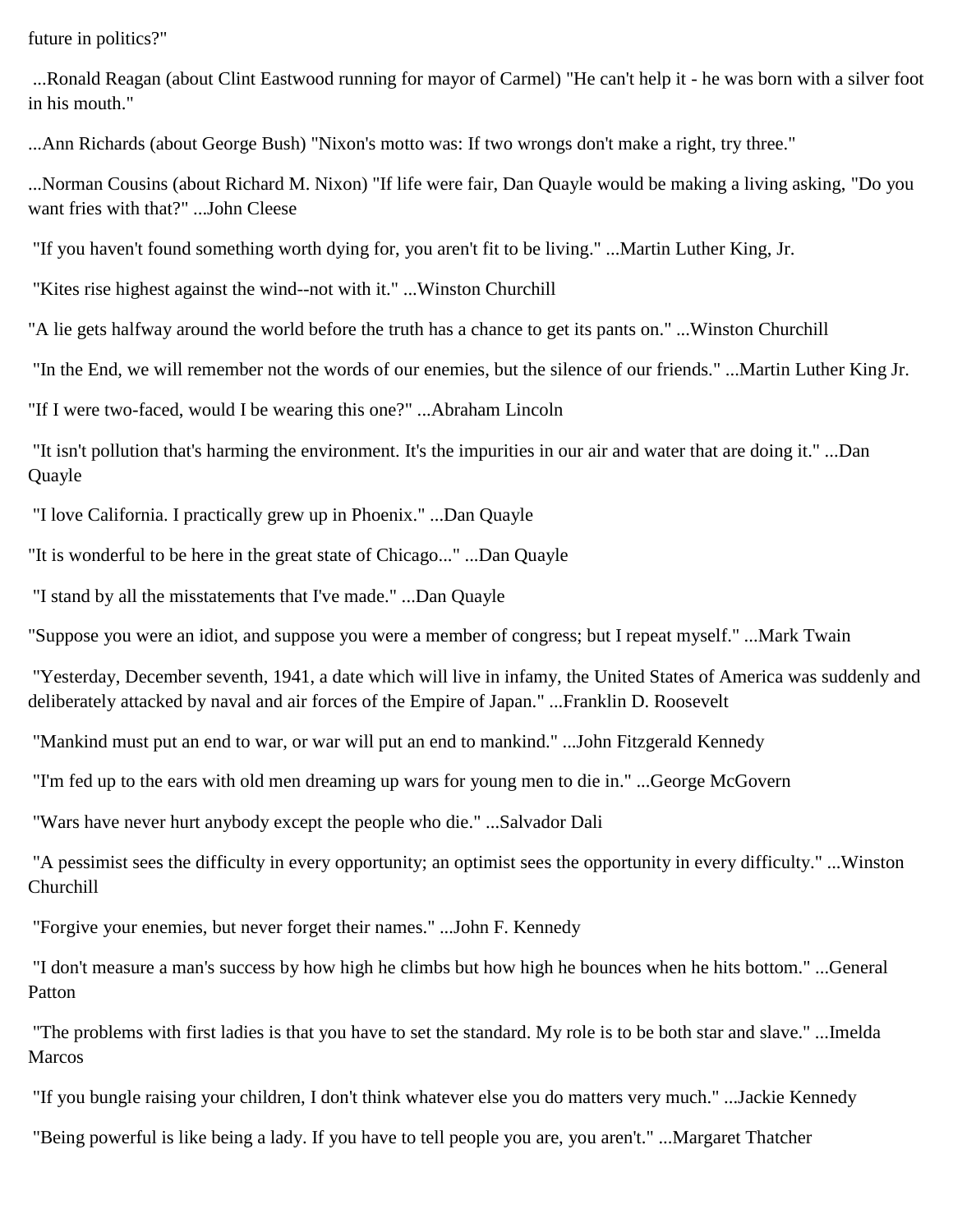"Feminism was established to allow unattractive women easier access to the mainstream of society." ...Rush Limbaugh (like he's one to talk)

"We must all hang together, or, assuredly, we shall all hang separately." ...Benjamin Franklin at the signing of the Declaration of Independence, July 4, 1776

"No man is good enough to govern another man without that other's consent." ...Abraham Lincoln

"Let every nation know, whether it wishes us well or ill, that we shall pay any price, bear any burden, meet any hardship, support any friend, oppose any foe, to assure the survival and success of liberty." ...John F. Kennedy

"Older men declare war. But it is youth that must fight and die." ...Herbert Hoover

"Pro is to con as progress is to congress." ...Unknown

"Ours is a world of nuclear giants and ethical infants. We know more about war than we know about peace, more about killing than we know about living. We have grasped the mystery of the atom and rejected the Sermon on the Mount." ...General Omar N. Bradley

"My first wish is to see this plague of mankind, war, banished from the earth." ...George Washington

"A fanatic is one who can't change his mind and won't change the subject." ...Sir Winston Churchill

"History will be kind to me for I intend to write it." ...Sir Winston Churchill

"Men occasionally stumble over the truth, but most of them pick themselves up and hurry off as if nothing had happened." ...Sir Winston Churchill

"No one can guarantee success in war, but only deserve it." ...Sir Winston Churchill

"Success consists of going from failure to failure without loss of enthusiasm." ...Sir Winston Churchill

"Throughout the history of mankind there have been murderers and tyrants; and while it may seem momentarily that they have the upper hand, they have always fallen. Always." ...Mahatma Ghandi

"Politics is the art of looking for trouble, finding it, misdiagnosing it and then misapplying the wrong remedies." ...Groucho Marx

"In this world of sin and sorrow there is always something to be thankful for; as for me, I rejoice that I am not a Republican." ...Henry Louis Mencken

"Politics is not a bad profession. If you succeed there are many rewards, if you disgrace yourself you can always write a book." ...Ronald Reagan

"Americans, indeed all freemen, remember that in the final choice, a soldier's pack is not so heavy a burden as a prisoner's chains." ...Dwight D. Eisenhower

"Speak softly and carry a big stick; you will go far." ...Theodore Roosevelt

"There is only one quality worse than hardness of heart and that is softness of head." ...Theodore Roosevelt

"I am different from Washington; I have a higher, grander standard of principle. Washington could not lie. I can lie, but I won't." ...Mark Twain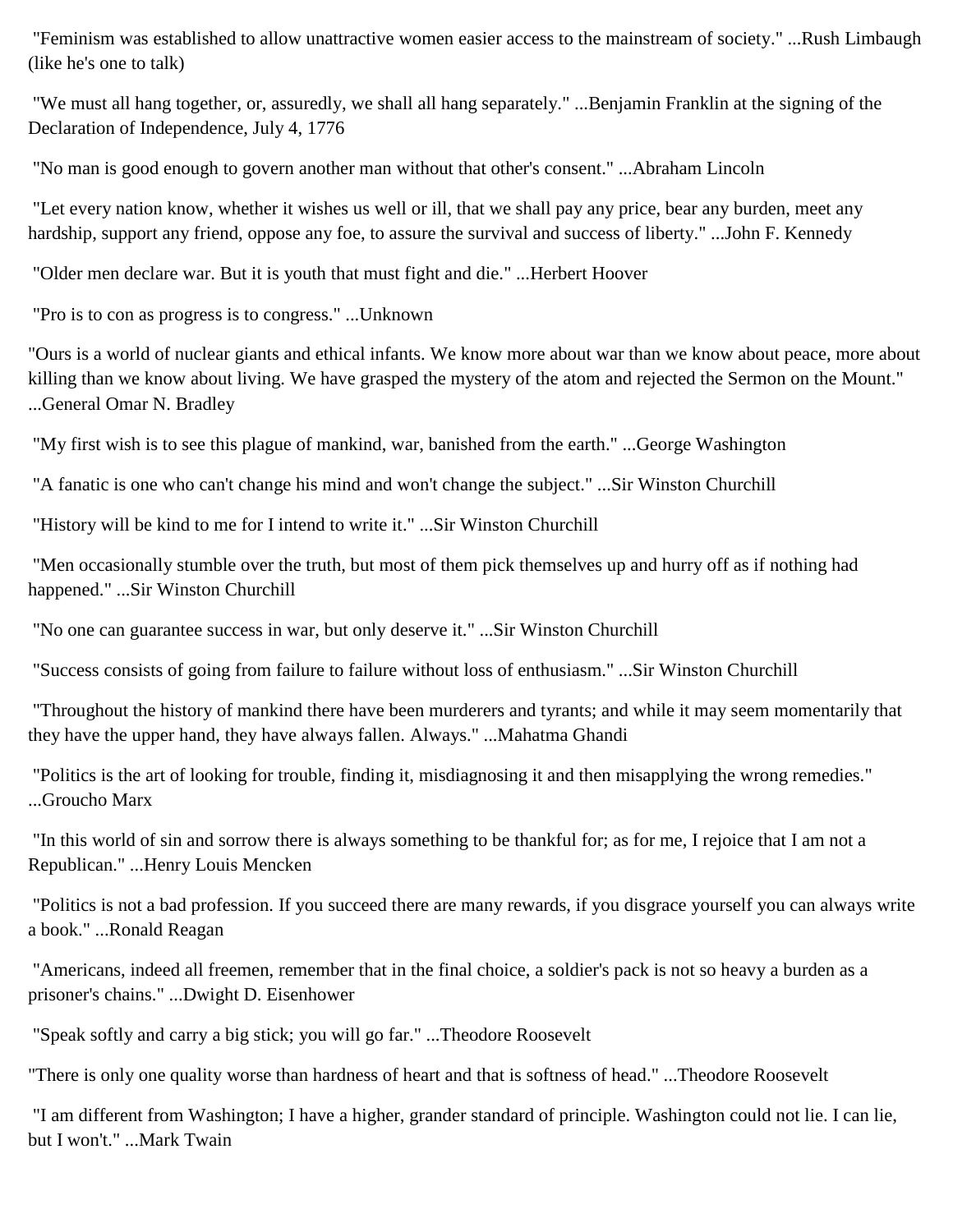"It could probably be shown by facts and figures that there is no distinctly American criminal class except Congress." ...Mark Twain

"I have found the best way to give advice to your children is to find out what they want and then advise them to do it." ...Harry S. Truman

"It is amazing what you can accomplish if you do not care who gets the credit." ...Harry S. Truman

"I don't know who my grandfather was; I am much more concerned to know what his grandson will be." ...Abraham Lincoln

"I intend no modification of my oft-expressed personal wish that all men everywhere could be free." ...Abraham Lincoln

"The probability that we may fail in the struggle ought not to deter us from the support of a cause we believe to be just." ...Abraham Lincoln

"The ballot is stronger than the bullet." ...Abraham Lincoln

"Those who deny freedom to others deserve it not for themselves." ...Abraham Lincoln "Whenever I hear anyone arguing for slavery, I feel a strong impulse to see it tried on him personally." ...Abraham Lincoln

"Politics is supposed to be the second oldest profession. I have come to realize that it bears a very close resemblance to the first." ...Ronald Reagan

"Dost thou love life? Then do not squander time; for that's the stuff life is made of." ...Benjamin Franklin

"In this world nothing can be said to be certain, except death and taxes." ...Benjamin Franklin

"Marriage is the most natural state of man, and...the state in which you will find solid happiness." ...Benjamin Franklin

"One of the penalties for refusing to participate in politics is that you end up being governed by your inferiors." ...Plato "Politics is actually a combination of two words: "poli", which means many, and "tics", which means bloodsuckers." ...Jay Leno

"To err is human. To blame someone else is politics." ...Hubert H. Humphrey

"When a nation's young men are conservative, its funeral bell is already rung." ...Henry Ward Beecher

"For seven and a half years I've worked alongside President Reagan. We've had triumphs. Made some mistakes. We've had some sex ... uh...setbacks." ...George Bush

"Nearly all men can withstand adversity; If you want to test a man's character, give him power." ...Abraham Lincoln "Rarely is the question asked: Is our children learning?" ...George W. Bush "It's clearly a budget. It's got a lot of numbers in it." ...George W. Bush

"This is Preservation Month. I appreciate preservation. It's what you do when you run for president. You gotta preserve." ...George W. Bush (Speaking during "Perseverance Month")

 "You can tell a child is growing up when he stops asking where he came from and starts refusing to tell where he is going." ...Unknown

"A mother is not a person to lean on, but a person to make leaning unnecessary." ...Dorothy Canfield Fisher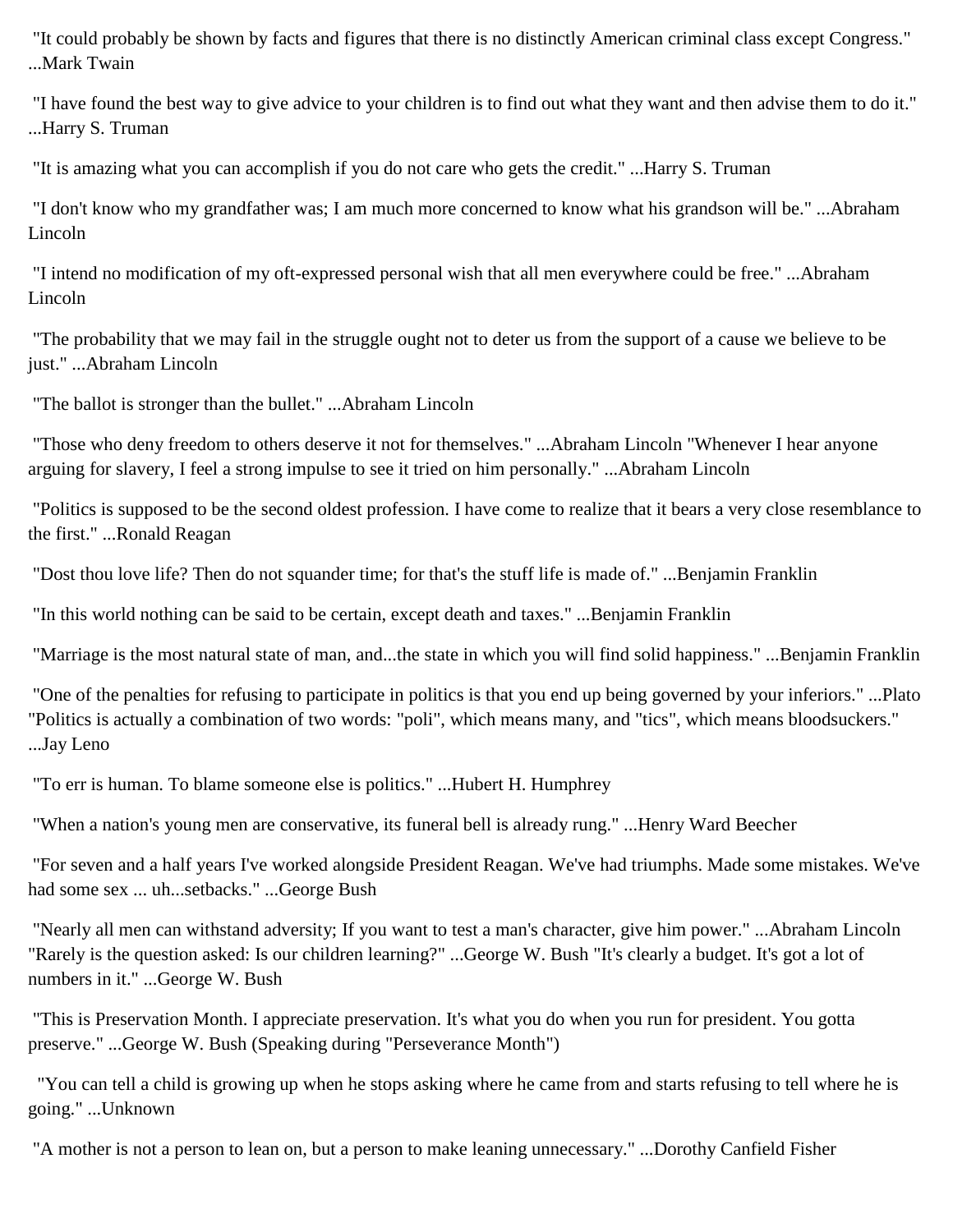"Women constitute half the world's population, perform nearly two-thirds of its work hours, receive one-tenth of the world's income and own less than one-hundredth of the world's property" ...United Nations report, 1980 "The problems with first ladies is that you have to set the standard. My role is to be both star and slave." ...Imelda Marcos

"If you bungle raising your children, I don't think whatever else you do matters very much." ...Jackie Kenned

y "If you want something said, ask a man; if you want something done, ask a woman." ...Margaret Thatcher

"Men are allowed to have passion and commitment for their work ... a woman is allowed that feeling for a man, but not her work." ...Barbra Streisand

"A father may turn his back on his child, brothers and sisters may become inveterate enemies, husbands may desert their wives, wives their husbands. But a mother's love endures through all." ...Washington Irving

"The thing that impresses me most about America is the way parents obey their children." ...Edward, Duke of Windsor "I have found the best way to give advice to your children is to find out what they want and then advise them to do it." ...Harry S. Truman

"Fatherhood is pretending the present you love most is soap-on-a-rope." ...Bill Cosby

"Human beings are the only creatures on Earth that allow their children to come back home." ...Bill Cosby

"Marriage is the most natural state of man, and...the state in which you will find solid happiness." ...Benjamin Franklin "If you want your children to keep their feet on the ground, put some responsibility on their shoulders." ...Abigail Van Buren

Instead of getting married again, I'm going to find a woman I don't like and give her a house. ...Lewis Grizzard

"Happy marriages begin when we marry the ones we love, and they blossom when we love the ones we marry." ...Tom Mullen

"There is no more lovely, friendly and charming relationship, communion or company than a good marriage." ...Martin Luther

"A good marriage is that in which each appoints the other guardian of his solitude." ...Rainer Maria Rilke

The institution of marriage was begun that a man and a woman might learn how to love and, in loving, know joy; that a man and a woman might learn how to share pain and loneliness and, in sharing, know strength; that a man and woman might learn how to give and, in giving know communion. The institution of marriage was begun that a man and woman might through their joy, their strength, and their communion become creators of life itself. Marriage is a high and holy state, to be held in honor among all men and women. Marriage is a low and a common state, to be built of the stuff of daily life. Men and women are not angels, nor are they gods. Love can become hatred; joy, sorrow, marriage, divorce. But human beings are not condemned to failure. ...Kenneth W. Phifer, Institution of Marriage

Marriage is a lottery, but you can't tear up your ticket if you lose. ...F.M. Knowles

To keep your marriage brimming, With love in the loving cup, Whenever your're wrong admit it; Whenever your're right shut up. ...Ogden Nas

h The course of true love never did run smooth. ...William Shakespeare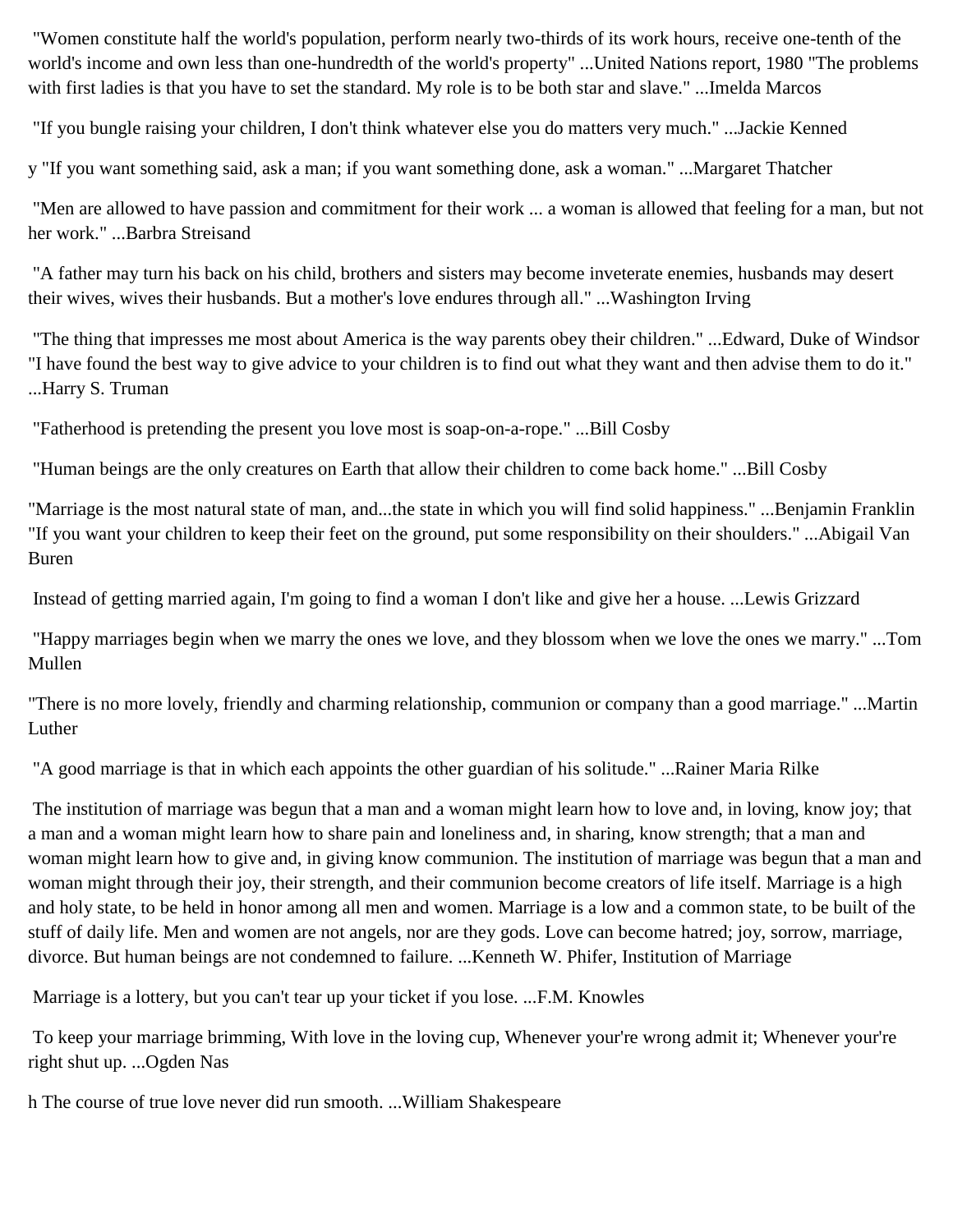Infatuation is when you think that he's as sexy as Robert Redford, as smart as Henry Kissinger, as noble as Ralph Nader, as funny as Woody Allen, and as athletic as Jimmy Conners

. Love is when you realize that he's as sexy as Woody Allen, as smart as Jimmy Conners, as funny as Ralph Nader, as athletic as Henry Kissinger, and nothing like Robert Redford -- but you'll take him anyway. ...Judith Viorst

Before marriage, a man will lie awake all night thinking about something you said; after marriage, he'll fall asleep before you finish saying it. ...Helen Roland I never married because there was no need. I have three pets at home which answer the same purpose as a husband. I have a dog which growls every morning, a parrot which swears all afternoon and a cat that comes home late at night. ...Marie Corelli

There is nothing nobler or more admirable than when two people who see eye to eye keep house as man and wife, confounding their enemies and delighting their friends. ...Homer

Marriage should be a duet-when one sings, the other claps. ...Joe Murray

I think men who have a pierced ear are better prepared for marriage. They've experienced pain and bought jewelry. ...Rita Rudner

The man who says his wife can't take a joke forgets that she took him. ...Source Unknown

Why does a woman work ten years to change a man's habits and then complain that he's not the man she married? ...Barbara Streisand

Marriage is a wonderful institution...if, of course, you like living in an institution. ...Groucho Marx

To keep the fire burning brightly, there's one easy rule: keep the two logs together, near enough to keep each other warm and far enough apart for breathing room. Good fire, good marriage, same rule. ...Marnie Reed Crowell

I love being married. It's so great to find that one special person you want to annoy for the rest of your life. ...Rita Rudner

You don't marry one person; you marry three: the person you think they are, the person they are, and the person they are going to become as the result of being married to you. ...Richard Needham

For two people in a marriage to live together day after day is unquestionably the one miracle the Vatican has overlooked. ...Bill Cosby

Marriage -- as its veterans know well -- is the continuous process of getting used to things you hadn't expected. ...Tom Mullen Marriage has no guarantees. If that's what you're looking for, go live with a car battery. ... Erma Bombeck

People shop for a bathing suit with more care than they do a husband or wife. The rules are the same. Look for something you'll feel comfortable wearing. Allow for room to grow. ...Erma Bombeck

You don't marry someone you can live with, you marry someone you can't live without. ...Anonymous Marriage is grand. Divorce is ten grand! ...Rev. Dr. Adamovich

Chains do not hold a marriage together. It is threads, hundreds of tiny threads, which sew people together through the years. ...Simone Signoret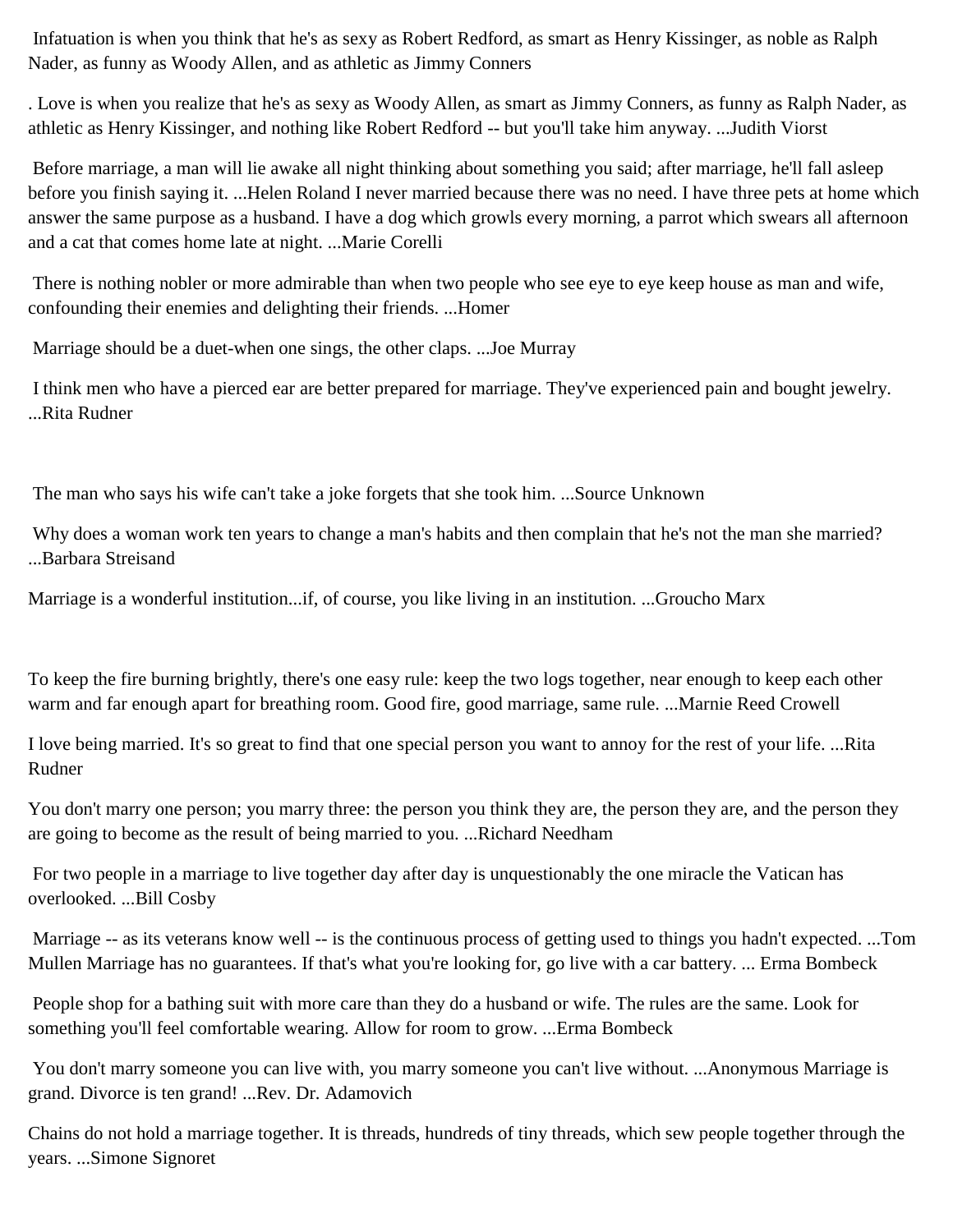"I haven't spoken to my wife in years. I didn't want to interrupt her." ...Rodney Dangerfield.

Life has taught us that love does not consist in gazing at each other but in looking outward together in the same direction. ...Antoine De Saint

Being married is like having somebody permanently in your corner, it feels limitless, not limited. ...Gloria Steinem, 2000, upon marrying for the first time at age 66 "More marriages might survive if the partners realized that sometimes the better comes after the worse." ...Doug Larson

"Marriage resembles a pair of shears, so joined that they cannot be separated; often moving in opposite directions, yet always punishing anyone who comes between them." ...Sydney Smith

War & Peace Top of Page "Yesterday, December seventh, 1941, a date which will live in infamy, the United States of America was suddenly and deliberately attacked by naval and air forces of the Empire of Japan." ...Franklin D. Roosevelt

"Mankind must put an end to war, or war will put an end to mankind." ...John Fitzgerald Kennedy

"The military don't start wars. Politicians start wars." ...William Westmoreland

"I'm fed up to the ears with old men dreaming up wars for young men to die in." ...George McGovern

"Wars have never hurt anybody except the people who die." ...Salvador Dali

"War does not determine who is right - only who is left." ...Bertrand Russell

"I know not with what weapons World War III will be fought, but World War IV will be fought with sticks and stones." ...Albert Einstein

"The object of war is not to die for your country but to make the other bastard die for his." ...General George S. Patton

"Cowards die many times before their deaths; The valiant never taste of death but once." ...William Shakespeare, Julius Caesar

"No one can guarantee success in war, but only deserve it." ...Sir Winston Churchill

"Americans, indeed all freemen, remember that in the final choice, a soldier's pack is not so heavy a burden as a prisoner's chains." ...Dwight D. Eisenhower "One cannot simultaneously prevent and prepare for war." ...Albert Einstein

"Sometimes I think war is God's way of teaching us geography." ...Paul Rodriguez "There never was a good war or a bad peace." ...Benjamin Franklin

"You can't say civilization isn't advancing: in every war they kill you in a new way." ...Will Rogers

Join the Army! Travel to exotic, distant lands. Meet exciting, unusual people, and kill them. ... from "Full Metal Jacket" Never think that war, no matter how necessary, nor how justified, is not a crime. ...Ernest Hemingway

Now the trumpet summons us again - not as a call to bear arms, though arms we need; not as a call to battle, though embattled we are; but a call to bear the burden of a long twilight struggle, year in and year out, 'rejoicing in hope, patient in tribulation', a struggle against the common enemies of man: tyranny, poverty, disease and war itself. ...John F. Kennedy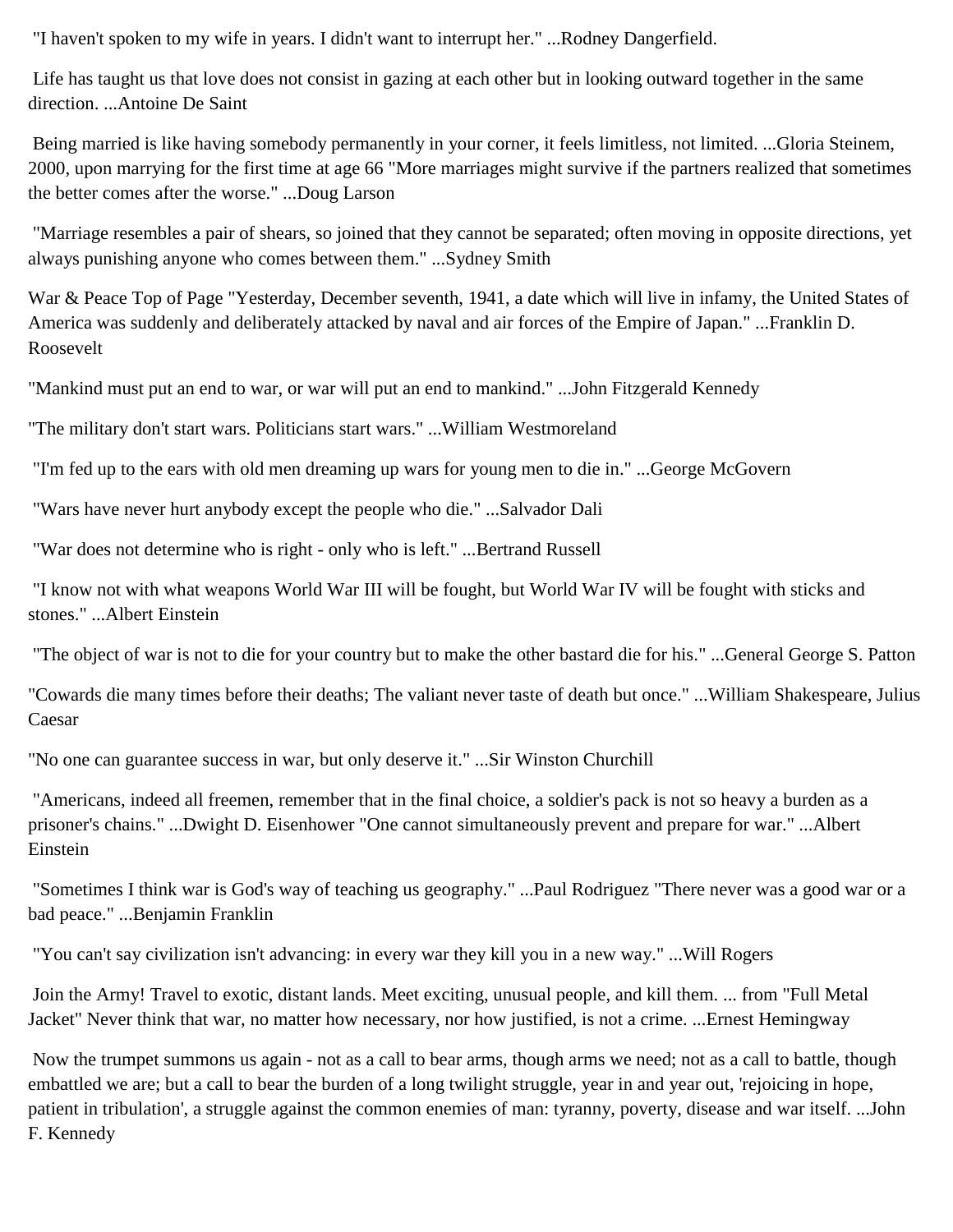What the horrors of war are, no one can imagine. They are not wounds and blood and fever, spotted and low, or dysentery, chronic and acute, cold and heat and famine. They are intoxication, drunken brutality, demoralisation and disorder on the part of the inferior ... jealousies, meanness, indifference, selfish brutality on the part of the superior. ...Florence Nightingale

You can no more win a war than you can win an earthquake. ...Jeannette Rankin

I have seen war. I have seen war on land and sea. I have seen blood running from the wounded. I have seen men coughing out their gassed lungs. I have seen the dead in the mud. I have seen cities destroyed . . .I have seen children starving. I have seen the agony of mothers and wives. I hate war. ...Franklin D. Roosevelt

It is only those who have neither fired a shot nor heard the shrieks and groans of the wounded who cry aloud for blood, more vengeance, more desolation. War is hell. ...William Tecumseh Sherman

As long as war is regarded as wicked, it will always have its fascination. When it is looked upon as vulgar, it will cease to be popular. ...Oscar Wilde

We discovered that peace at any price is no peace at all. ...Eve Denise Curie

Peace comes from within. Do not seek it without. ...Buddha

All of us who are concerned for peace and triumph of reason and justice must be keenly aware how small an influence reason and honest good will exert upon events in the political field. ...Albert Einstein

Peace cannot be achieved through violence, it can only be attained through understanding. ...Albert Einstein

It is easier to lead men to combat, stirring up their passion, than to restrain them and direct them toward the patient labors of peace. ...André Gide

I think that people want peace so much that one of these days government had better get out of their way and let them have it. ...Dwight David Eisenhower

Peace hath higher tests of manhood Than battle ever knew. ...John Greenleaf Whittier

Misc. Top of Page "America is a melting pot, the people at the bottom get burned while all the scum floats to the top." ...Charlie King Quoth the Raven, "Nevermore." Edgar Allan Poe (tombstone of Edgar Allan Poe)

Here Rests in Honored Glory An American Soldier Known But to God Unknown Soldier (Tomb of the Unknown Soldier)

"If you cry because the sun has gone out of your life, your tears will prevent you from seeing the stars." ...Unknown

"The difference between genius and stupidity is that genius has its limits." ...Albert Einstein "I am not young enough to know everything." ...Oscar Wilde

"The worst part of success is trying to find someone who is happy for you." ...Bette Midler

"I would have written of me on my stone: I had a lover's quarrel with the world." ...Robert Frost, Epitaph

"A banker is a fellow who lends you his umbrella when the sun is shining and wants it back the minute it begins to rain." ...Mark Twain